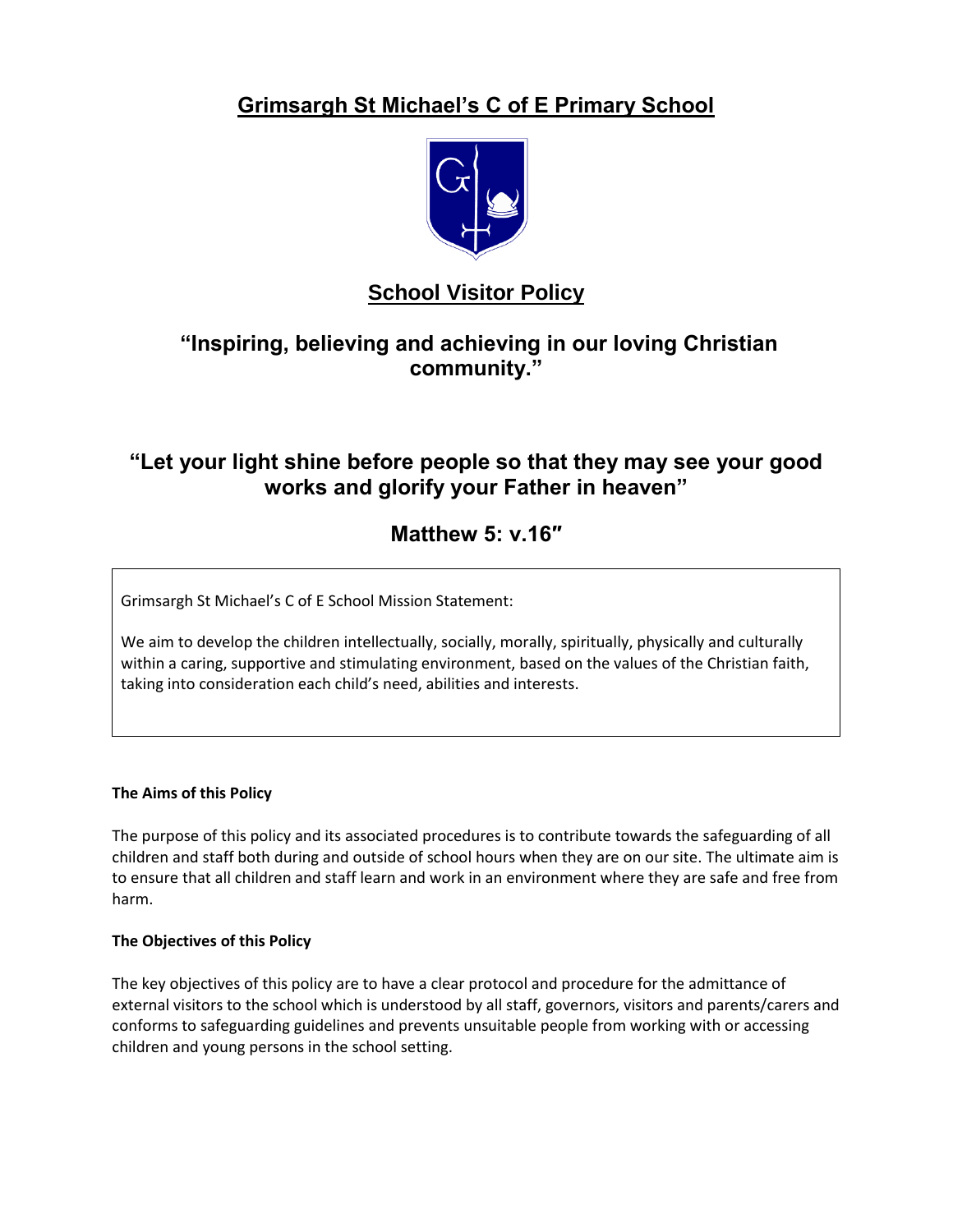We have responsibility for the safety and well-being of all our children anywhere on the school site, during normal school hours, during after school activities and during off-site activities organised by the school. This policy applies to:

- All teaching and non-teaching staff employed by the school
- · All external visitors entering the school site during the school day or for after school activities (including peripatetic tutors, sports coaches etc)
- · Governors
- Parents, carers and family members
- · Volunteers
- · Children
- · Local Authority staff
- · Building & Maintenance Contractors

#### **Visitor Expectations**

All visitors to the school are expected to conduct themselves in an appropriate manner. The expectations of visitors are communicated to them via this policy and the Visitor Instructions Policy which is on display in the entrance of school. Staff are expected to challenge any visitor who does not comply with these expectations.

- Sign in by the InVentry system and wear visitor identification
- Any visitors working with children must hand in their mobile phone at the office.
- Be a positive role model to our pupils by conducting yourself in an appropriate manner
- Do not initiate contact with pupils unless required to do so as part of your visit
- Be respectful of everyone's right to privacy and confidentiality
- Pass on any concerns about pupils or staff to the Designated Safeguarding Lead
- Do not be offended if you are asked who you are during your visit
- Sign out and hand in visitor identification

#### **Procedures:**

## **Visitors Invited to the School**

Before a visitor is invited to the school, the Headteacher is informed, with a clear explanation as to the relevance, purpose, date and time of the visit. Permission must be granted by the Headteacher before a visitor is asked to come into school.

- Formal visitors representing the LA, businesses, contractors, outside agencies etc are required to present formal identification
- · All visitors enter the school building through the main door and report to office staff
- · All visitors must state the purpose of their visit and who has invited them or who they wish to see. They should be ready to produce formal identification
- · All visitors are required to sign in the InVentry system which is located in the main entrance.
- · All visitors are required to wear an identification badge
- · All visitors are directed to read the Visitor Instructions on the InVentry system.
- · Visitors are escorted to their point of contact OR their point of contact will be asked to come to reception to receive the visitor. The contact will then be responsible for them while they are on site.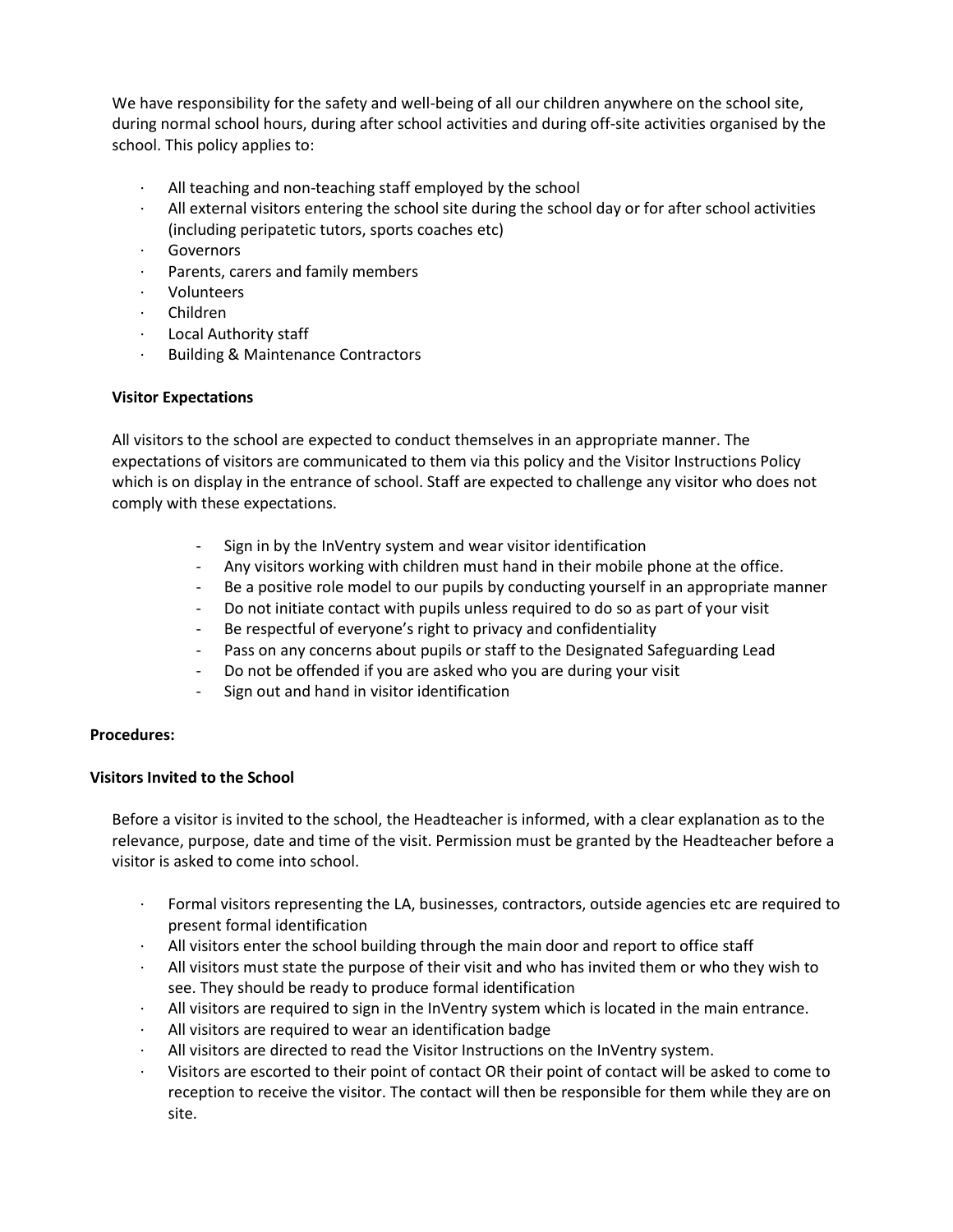On departing, visitors leave via reception and:

- Sign out using the InVentry system
- · Collect their mobile phone from the school office of they have been working with children
- ·

### **Unknown/Uninvited Visitors to the School**

Any visitor to the school site who is not wearing a school identification badge is challenged politely to enquire who they are and their business on the school site. They should then be escorted to reception to sign in the InVentry system and wear the printed badge. The above procedures then apply.

In the event that the visitor refuses to comply, they are asked to leave the site immediately and a senior leader is alerted. The Headteacher/Deputy Headteacher (or Senior Leader if neither is available) will consider the situation and decide if it is necessary to inform the police. The visitor must NOT be left unaccompanied at any time.

If an unknown/uninvited visitor becomes abusive or aggressive, a senior leader is alerted, and they will be asked to leave the site immediately and warned that if they fail to leave the school grounds, police assistance will be called for. If their behaviour is deemed frightening, abusive, threatening or intimidating, the police will be contacted. Senior Leaders and Governors will decide whether this individual will be allowed back on to school premises.

#### **Governors and Volunteers**

All governors and volunteers are required to have an enhanced DBS.

New governors are made aware of this policy and are expected to become familiar with its procedures as part of their induction. This is the responsibility of the Headteacher and the Chair of Governors.

New volunteers will be asked to comply with this policy when coming into school for an activity or class supporting role.

As part of their induction, new staff are made conversant with this policy for visitors and asked to ensure compliance with its procedures at all times.

## **Linked Policies**

This policy should be read in conjunction with other related school policies: including:

- Safeguarding & Child Protection
- · Confidentiality
- · Healthy and Safety
- · Fire Safety

#### **Monitoring and Evaluation**

The suitability of all visitors invited into school to work with our children is assessed at the end of their visit and a decision made as to whether they may be asked to visit the school in future.